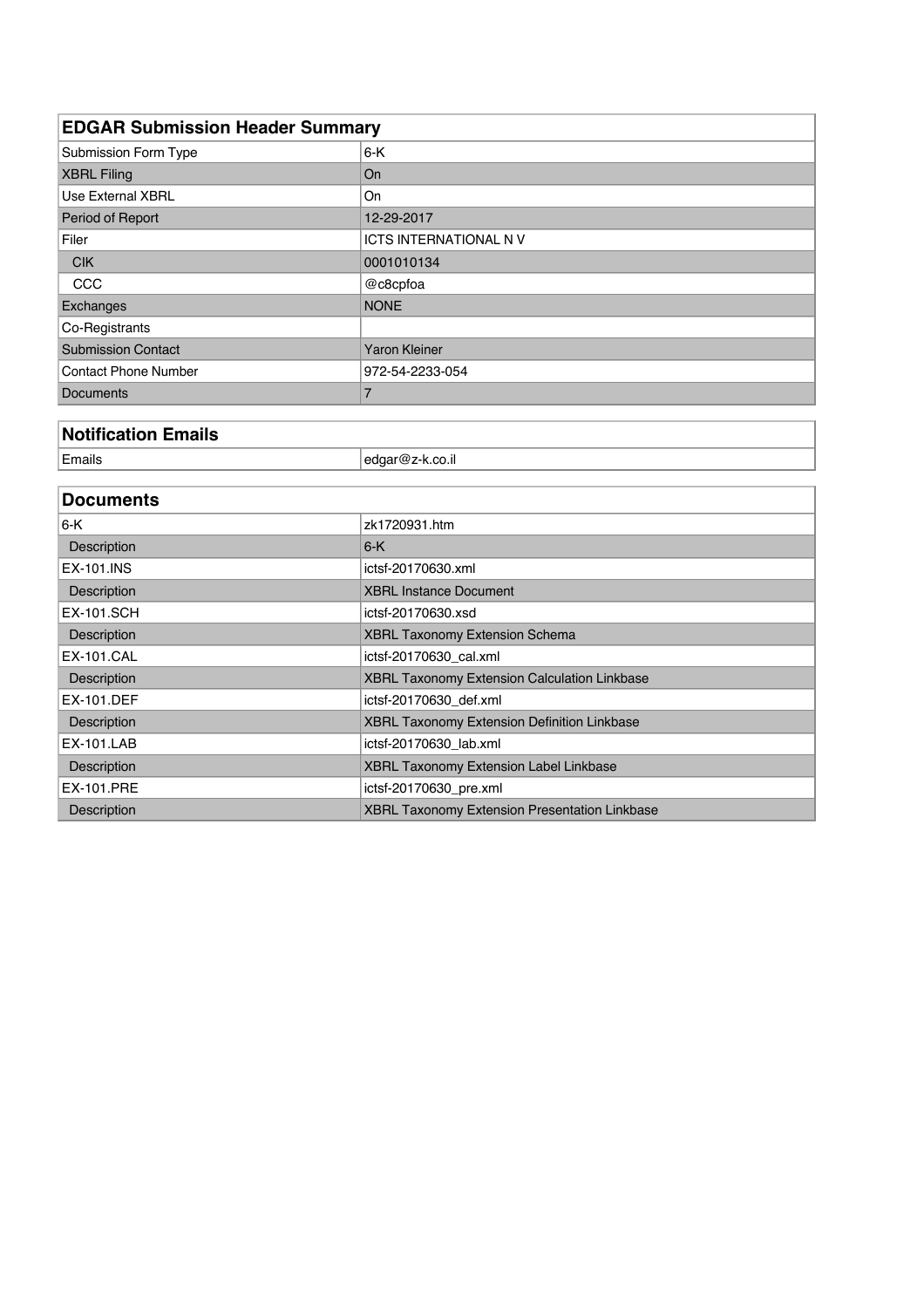# **UNITED STATES SECURITIES AND EXCHANGE COMMISSION**

WASHINGTON, D.C. 20549

# **FORM 6-K**

 $\Box$  REGISTRATION STATEMENT PURSUANT TO SECTION 12(b) OR (g) OF THE SECURITIES EXCHANGE ACT OF 1934

# OR

☒ SEMI-ANNUAL REPORT PURSUANT TO SECTION 13 OR 15(d) OF THE SECURITIES EXCHANGE ACT OF 1934 FOR THE SIX MONTHS ENDED JUNE 30, 2017

OR

☐ TRANSITION REPORT PURSUANT TO SECTION 13 OR 15(d) OF THE SECURITIES EXCHANGE ACT OF 1934

# OR

 $\Box$  SHELL COMPANY REPORT PURSUANT TO SECTION 13 OR 15(d) OF THE SECURITIES EXCHANGE ACT OF 1934

Date of event requiring this shell company report . . . . . . .

For the transition period from  $\qquad \qquad$  to

COMMISSION FILE NUMBER 0-28542

# **ICTS INTERNATIONAL, N.V.**

----------------------------------------------------------------------------- (Exact Name of Registrant as specified in its charter)

# Not Applicable

----------------------------------------------------------------------------- (Translation of Registrant's name into English)

The Netherlands

# ----------------------------------------------------------------------------- (Jurisdiction of incorporation or organization)

Walaardt Sacréstraat, 425-5, 1117 BM Schiphol Oost, The Netherlands -----------------------------------------------------------------------------

(Address of principal executive offices)

Alon Raich, Tel: +31-20-3471077, Email: alon@ictsinternational.com, Address: Same as above

----------------------------------------------------------------------------- (Name, Telephone, E-mail and/or Facsimile number

and Address of Company Contact Person)

Securities registered or to be registered pursuant to Section 12(b) of the Act:

Title of each Class: None

Name of each exchange on which registered: None

-----------------------------------------------------------------------------

Securities registered or to be registered pursuant to Section 12(g) of the Act: Common Stock, par value 0.45 Euro per share

(Title of Class)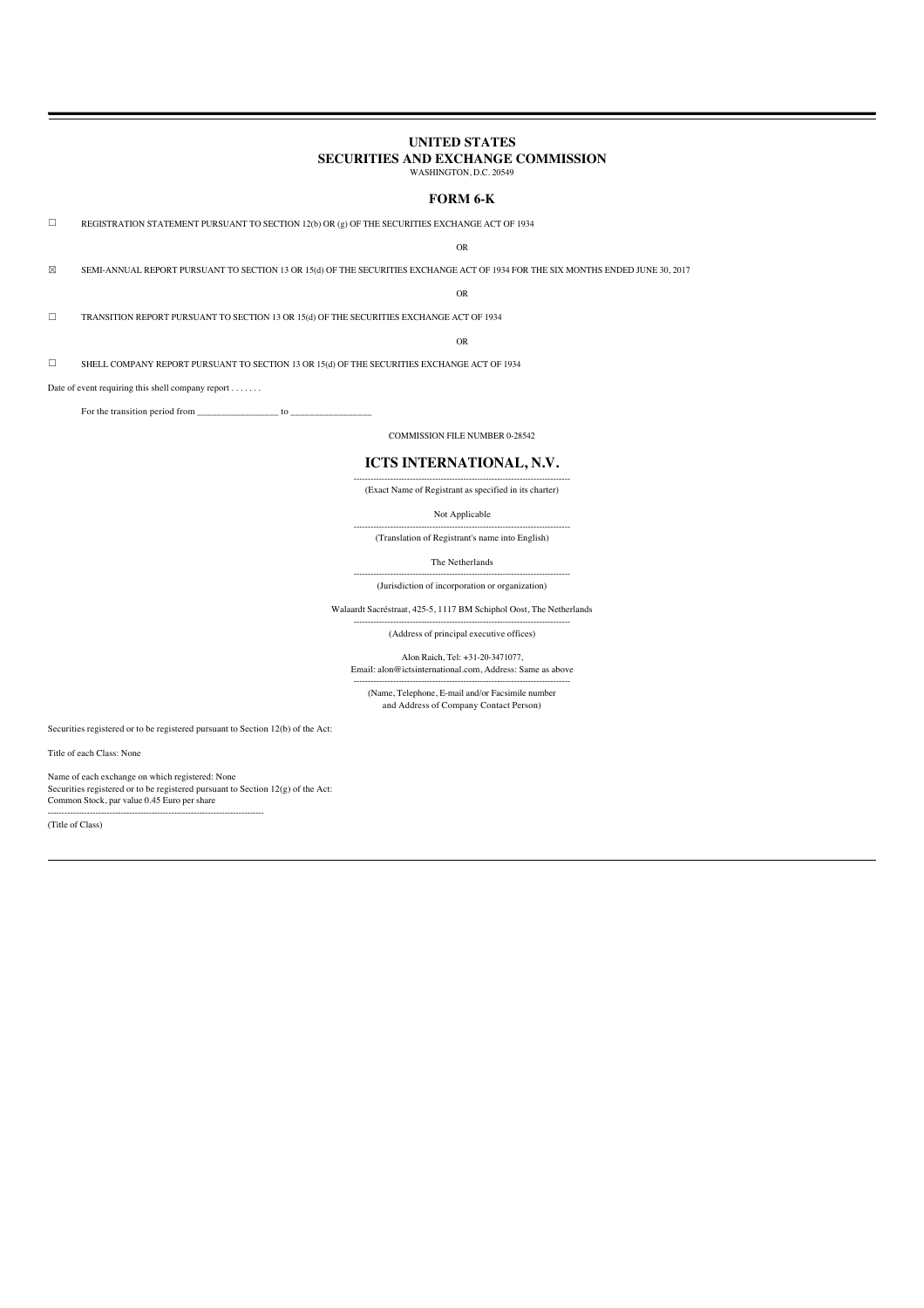#### Securities for which there is a reporting obligation pursuant to Section 15(d) of the Act:

None

#### ----------------------------------------------------------------------------- (Title of Class)

Indicate the number of outstanding shares of each of the issuer's classes of capital or common stock as of the close of the period covered by the annual report: 21,000,000.

Indicate by check mark if the registrant is a well-known seasoned issuer, as defined in Rule 405 of the Securities Act.

#### $YFS \Box NOS$

If this report is an annual or transition report, indicate by check mark if the registrant is not required to file reports pursuant to Section 13 or 15(d) of the Securities Exchange Act of 1934.

# YES  $\Box$  NO  $\boxtimes$

Note - Checking the box above will not relieve any registrant required to file reports pursuant to Section 13 or 15(d) of the Securities Exchange Act of 1934 from their obligations under those sections.

Indicate by check mark whether the registrant (1) has filed all reports required to be filed by Section 13 or 15(d) of the Securities Exchange Act of 1934 during the preceding 12 months (or for such shorter period that the registrant was required to file such reports), and (2) has been subject to such filing requirements for the past 90 days.

YES  $\boxtimes$  NO  $\Box$ 

Indicate by check mark whether the registrant has submitted electronically and posted on its corporate Website, if any, every Interactive Data File required to be submitted and posted pursuant to Rule 405 of Regulation S-T during the preceding 12 months (or for such shorter period that the registrant was required to submit and post such files).

YES  $\boxtimes$  NO  $\Box$ 

Indicate by check mark whether the registrant is a large accelerated filer, am accelerated filer, or a non-accelerated filer. See definition of "accelerated filer and large accelerated filer" in Rule 12b-2 of the Exchange one):

Large accelerated filer  $□$  Accelerated filer  $□$  Non-accelerated filer  $□$ 

Indicate by check mark which basis of accounting the registrant has used to prepare the financial statements included in this filing:

U.S. GAAP ⊠ International Financial Reporting Standards as issued by the International Accounting Standards Board □ Other □

If "Other" has been checked in response to the previous question, indicate by check mark which financial statement item the registrant has elected to follow.

Item 17  $□$  Item 18  $□$ 

If this is an annual report, indicate by check mark whether the registrant is a shell company (as defined in Rule 12b-2 of the Exchange Act).

 $YFS \Box NO \Box$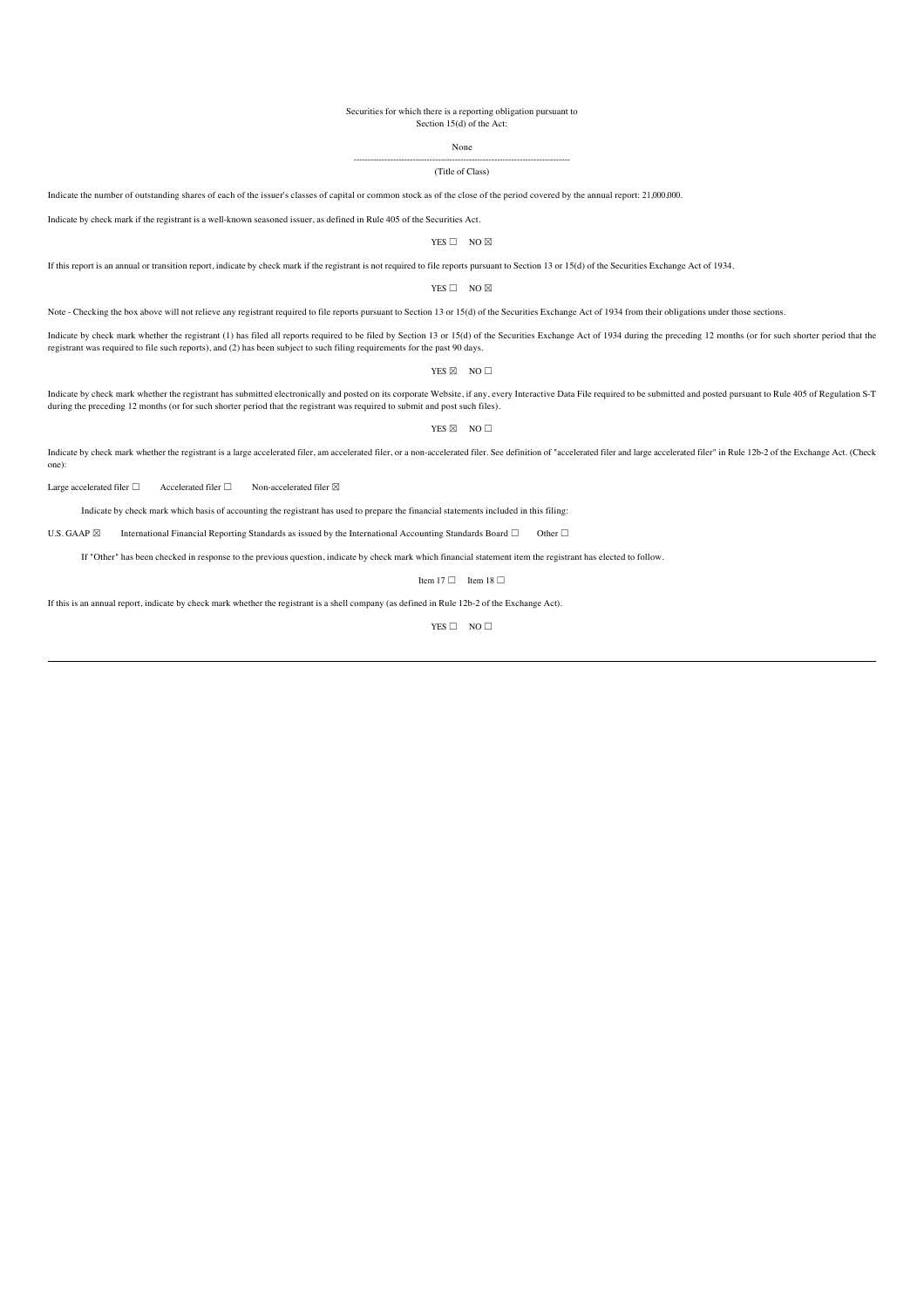# **ICTS INTERNATIONAL N.V AND SUBSIDIARIES CONSOLIDATED BALANCE SHEETS**

(US \$ in thousands, except share data) (Unaudited)

| (US \$ in thousands)<br>$\mathcal{S}$<br>8.375<br>$\mathsf{\$}$<br>3.892<br>Cash and cash equivalents<br>Restricted cash<br>4.384<br>3.787<br>Accounts receivable, net<br>45,047<br>34,128<br>Prepaid expenses and other current assets<br>4,241<br>2,101<br>62,047<br>$\mathsf{s}$<br>Total current assets<br>$\mathcal{S}$<br>43,908<br>361<br>337<br>Deferred tax assets, net<br>Investments<br>2,000<br>2.437<br>Property and equipment, net<br>1,784<br>Goodwill<br>693<br>712<br>526<br>Other assets<br>415<br>Total assets<br>\$<br>68,064<br>\$<br>47,156<br>Notes payable - banks<br>\$<br>16,085<br>\$<br>8,352<br>3.929<br>3,211<br>Accounts payable<br>Accrued expenses and other current liabilities<br>32,186<br>26,502<br>Income taxes payable<br>1,990<br>1,130<br>Value added tax (VAT) payable<br>7,239<br>6,170<br>Loan payable to related party, including accrued interest<br>2,035<br>Total current liabilities<br>63,464<br>\$<br>\$<br>45,365<br>34,511<br>Convertible notes payable to related party, including accrued interest<br>35,912<br>403<br>Other liabilities<br>757<br><b>Total liabilities</b><br>80,633<br>\$<br>99,779<br>$\mathsf{\$}$<br>SHAREHOLDERS' DEFICIT:<br>Common stock, 0.45 Euro par value; 33,333,334 shares authorized;<br>21,000,000 shares issued and outstanding as of June 30, 2017 and<br>as of December 31, 2016<br>10.655<br>10.655<br>23,128<br>23,128<br>Additional paid-in capital<br>Accumulated deficit<br>(58,400)<br>(59, 554)<br>Accumulated other comprehensive loss<br>(7.251)<br>(7,859)<br>Non controlling interest in subsidiaries<br>153<br>153<br>Total shareholders' deficit<br>(31,715)<br>(33, 477)<br>47.156<br>68,064<br>Total liabilities and shareholders' deficit<br>¢ |                                              | June 30,<br>2017 | December 31,<br>2016 |
|----------------------------------------------------------------------------------------------------------------------------------------------------------------------------------------------------------------------------------------------------------------------------------------------------------------------------------------------------------------------------------------------------------------------------------------------------------------------------------------------------------------------------------------------------------------------------------------------------------------------------------------------------------------------------------------------------------------------------------------------------------------------------------------------------------------------------------------------------------------------------------------------------------------------------------------------------------------------------------------------------------------------------------------------------------------------------------------------------------------------------------------------------------------------------------------------------------------------------------------------------------------------------------------------------------------------------------------------------------------------------------------------------------------------------------------------------------------------------------------------------------------------------------------------------------------------------------------------------------------------------------------------------------------------------------------------------------------------------------------------------------|----------------------------------------------|------------------|----------------------|
|                                                                                                                                                                                                                                                                                                                                                                                                                                                                                                                                                                                                                                                                                                                                                                                                                                                                                                                                                                                                                                                                                                                                                                                                                                                                                                                                                                                                                                                                                                                                                                                                                                                                                                                                                          |                                              |                  |                      |
|                                                                                                                                                                                                                                                                                                                                                                                                                                                                                                                                                                                                                                                                                                                                                                                                                                                                                                                                                                                                                                                                                                                                                                                                                                                                                                                                                                                                                                                                                                                                                                                                                                                                                                                                                          | <b>ASSETS</b>                                |                  |                      |
|                                                                                                                                                                                                                                                                                                                                                                                                                                                                                                                                                                                                                                                                                                                                                                                                                                                                                                                                                                                                                                                                                                                                                                                                                                                                                                                                                                                                                                                                                                                                                                                                                                                                                                                                                          | <b>CURRENT ASSETS:</b>                       |                  |                      |
|                                                                                                                                                                                                                                                                                                                                                                                                                                                                                                                                                                                                                                                                                                                                                                                                                                                                                                                                                                                                                                                                                                                                                                                                                                                                                                                                                                                                                                                                                                                                                                                                                                                                                                                                                          |                                              |                  |                      |
|                                                                                                                                                                                                                                                                                                                                                                                                                                                                                                                                                                                                                                                                                                                                                                                                                                                                                                                                                                                                                                                                                                                                                                                                                                                                                                                                                                                                                                                                                                                                                                                                                                                                                                                                                          |                                              |                  |                      |
|                                                                                                                                                                                                                                                                                                                                                                                                                                                                                                                                                                                                                                                                                                                                                                                                                                                                                                                                                                                                                                                                                                                                                                                                                                                                                                                                                                                                                                                                                                                                                                                                                                                                                                                                                          |                                              |                  |                      |
|                                                                                                                                                                                                                                                                                                                                                                                                                                                                                                                                                                                                                                                                                                                                                                                                                                                                                                                                                                                                                                                                                                                                                                                                                                                                                                                                                                                                                                                                                                                                                                                                                                                                                                                                                          |                                              |                  |                      |
|                                                                                                                                                                                                                                                                                                                                                                                                                                                                                                                                                                                                                                                                                                                                                                                                                                                                                                                                                                                                                                                                                                                                                                                                                                                                                                                                                                                                                                                                                                                                                                                                                                                                                                                                                          |                                              |                  |                      |
|                                                                                                                                                                                                                                                                                                                                                                                                                                                                                                                                                                                                                                                                                                                                                                                                                                                                                                                                                                                                                                                                                                                                                                                                                                                                                                                                                                                                                                                                                                                                                                                                                                                                                                                                                          |                                              |                  |                      |
|                                                                                                                                                                                                                                                                                                                                                                                                                                                                                                                                                                                                                                                                                                                                                                                                                                                                                                                                                                                                                                                                                                                                                                                                                                                                                                                                                                                                                                                                                                                                                                                                                                                                                                                                                          |                                              |                  |                      |
|                                                                                                                                                                                                                                                                                                                                                                                                                                                                                                                                                                                                                                                                                                                                                                                                                                                                                                                                                                                                                                                                                                                                                                                                                                                                                                                                                                                                                                                                                                                                                                                                                                                                                                                                                          |                                              |                  |                      |
|                                                                                                                                                                                                                                                                                                                                                                                                                                                                                                                                                                                                                                                                                                                                                                                                                                                                                                                                                                                                                                                                                                                                                                                                                                                                                                                                                                                                                                                                                                                                                                                                                                                                                                                                                          |                                              |                  |                      |
|                                                                                                                                                                                                                                                                                                                                                                                                                                                                                                                                                                                                                                                                                                                                                                                                                                                                                                                                                                                                                                                                                                                                                                                                                                                                                                                                                                                                                                                                                                                                                                                                                                                                                                                                                          |                                              |                  |                      |
|                                                                                                                                                                                                                                                                                                                                                                                                                                                                                                                                                                                                                                                                                                                                                                                                                                                                                                                                                                                                                                                                                                                                                                                                                                                                                                                                                                                                                                                                                                                                                                                                                                                                                                                                                          |                                              |                  |                      |
|                                                                                                                                                                                                                                                                                                                                                                                                                                                                                                                                                                                                                                                                                                                                                                                                                                                                                                                                                                                                                                                                                                                                                                                                                                                                                                                                                                                                                                                                                                                                                                                                                                                                                                                                                          | <b>LIABILITIES AND SHAREHOLDERS' DEFICIT</b> |                  |                      |
|                                                                                                                                                                                                                                                                                                                                                                                                                                                                                                                                                                                                                                                                                                                                                                                                                                                                                                                                                                                                                                                                                                                                                                                                                                                                                                                                                                                                                                                                                                                                                                                                                                                                                                                                                          | <b>CURRENT LIABILITIES:</b>                  |                  |                      |
|                                                                                                                                                                                                                                                                                                                                                                                                                                                                                                                                                                                                                                                                                                                                                                                                                                                                                                                                                                                                                                                                                                                                                                                                                                                                                                                                                                                                                                                                                                                                                                                                                                                                                                                                                          |                                              |                  |                      |
|                                                                                                                                                                                                                                                                                                                                                                                                                                                                                                                                                                                                                                                                                                                                                                                                                                                                                                                                                                                                                                                                                                                                                                                                                                                                                                                                                                                                                                                                                                                                                                                                                                                                                                                                                          |                                              |                  |                      |
|                                                                                                                                                                                                                                                                                                                                                                                                                                                                                                                                                                                                                                                                                                                                                                                                                                                                                                                                                                                                                                                                                                                                                                                                                                                                                                                                                                                                                                                                                                                                                                                                                                                                                                                                                          |                                              |                  |                      |
|                                                                                                                                                                                                                                                                                                                                                                                                                                                                                                                                                                                                                                                                                                                                                                                                                                                                                                                                                                                                                                                                                                                                                                                                                                                                                                                                                                                                                                                                                                                                                                                                                                                                                                                                                          |                                              |                  |                      |
|                                                                                                                                                                                                                                                                                                                                                                                                                                                                                                                                                                                                                                                                                                                                                                                                                                                                                                                                                                                                                                                                                                                                                                                                                                                                                                                                                                                                                                                                                                                                                                                                                                                                                                                                                          |                                              |                  |                      |
|                                                                                                                                                                                                                                                                                                                                                                                                                                                                                                                                                                                                                                                                                                                                                                                                                                                                                                                                                                                                                                                                                                                                                                                                                                                                                                                                                                                                                                                                                                                                                                                                                                                                                                                                                          |                                              |                  |                      |
|                                                                                                                                                                                                                                                                                                                                                                                                                                                                                                                                                                                                                                                                                                                                                                                                                                                                                                                                                                                                                                                                                                                                                                                                                                                                                                                                                                                                                                                                                                                                                                                                                                                                                                                                                          |                                              |                  |                      |
|                                                                                                                                                                                                                                                                                                                                                                                                                                                                                                                                                                                                                                                                                                                                                                                                                                                                                                                                                                                                                                                                                                                                                                                                                                                                                                                                                                                                                                                                                                                                                                                                                                                                                                                                                          |                                              |                  |                      |
|                                                                                                                                                                                                                                                                                                                                                                                                                                                                                                                                                                                                                                                                                                                                                                                                                                                                                                                                                                                                                                                                                                                                                                                                                                                                                                                                                                                                                                                                                                                                                                                                                                                                                                                                                          |                                              |                  |                      |
|                                                                                                                                                                                                                                                                                                                                                                                                                                                                                                                                                                                                                                                                                                                                                                                                                                                                                                                                                                                                                                                                                                                                                                                                                                                                                                                                                                                                                                                                                                                                                                                                                                                                                                                                                          |                                              |                  |                      |
|                                                                                                                                                                                                                                                                                                                                                                                                                                                                                                                                                                                                                                                                                                                                                                                                                                                                                                                                                                                                                                                                                                                                                                                                                                                                                                                                                                                                                                                                                                                                                                                                                                                                                                                                                          |                                              |                  |                      |
|                                                                                                                                                                                                                                                                                                                                                                                                                                                                                                                                                                                                                                                                                                                                                                                                                                                                                                                                                                                                                                                                                                                                                                                                                                                                                                                                                                                                                                                                                                                                                                                                                                                                                                                                                          |                                              |                  |                      |
|                                                                                                                                                                                                                                                                                                                                                                                                                                                                                                                                                                                                                                                                                                                                                                                                                                                                                                                                                                                                                                                                                                                                                                                                                                                                                                                                                                                                                                                                                                                                                                                                                                                                                                                                                          |                                              |                  |                      |
|                                                                                                                                                                                                                                                                                                                                                                                                                                                                                                                                                                                                                                                                                                                                                                                                                                                                                                                                                                                                                                                                                                                                                                                                                                                                                                                                                                                                                                                                                                                                                                                                                                                                                                                                                          |                                              |                  |                      |
|                                                                                                                                                                                                                                                                                                                                                                                                                                                                                                                                                                                                                                                                                                                                                                                                                                                                                                                                                                                                                                                                                                                                                                                                                                                                                                                                                                                                                                                                                                                                                                                                                                                                                                                                                          |                                              |                  |                      |
|                                                                                                                                                                                                                                                                                                                                                                                                                                                                                                                                                                                                                                                                                                                                                                                                                                                                                                                                                                                                                                                                                                                                                                                                                                                                                                                                                                                                                                                                                                                                                                                                                                                                                                                                                          |                                              |                  |                      |
|                                                                                                                                                                                                                                                                                                                                                                                                                                                                                                                                                                                                                                                                                                                                                                                                                                                                                                                                                                                                                                                                                                                                                                                                                                                                                                                                                                                                                                                                                                                                                                                                                                                                                                                                                          |                                              |                  |                      |
|                                                                                                                                                                                                                                                                                                                                                                                                                                                                                                                                                                                                                                                                                                                                                                                                                                                                                                                                                                                                                                                                                                                                                                                                                                                                                                                                                                                                                                                                                                                                                                                                                                                                                                                                                          |                                              |                  |                      |
|                                                                                                                                                                                                                                                                                                                                                                                                                                                                                                                                                                                                                                                                                                                                                                                                                                                                                                                                                                                                                                                                                                                                                                                                                                                                                                                                                                                                                                                                                                                                                                                                                                                                                                                                                          |                                              |                  |                      |
|                                                                                                                                                                                                                                                                                                                                                                                                                                                                                                                                                                                                                                                                                                                                                                                                                                                                                                                                                                                                                                                                                                                                                                                                                                                                                                                                                                                                                                                                                                                                                                                                                                                                                                                                                          |                                              |                  |                      |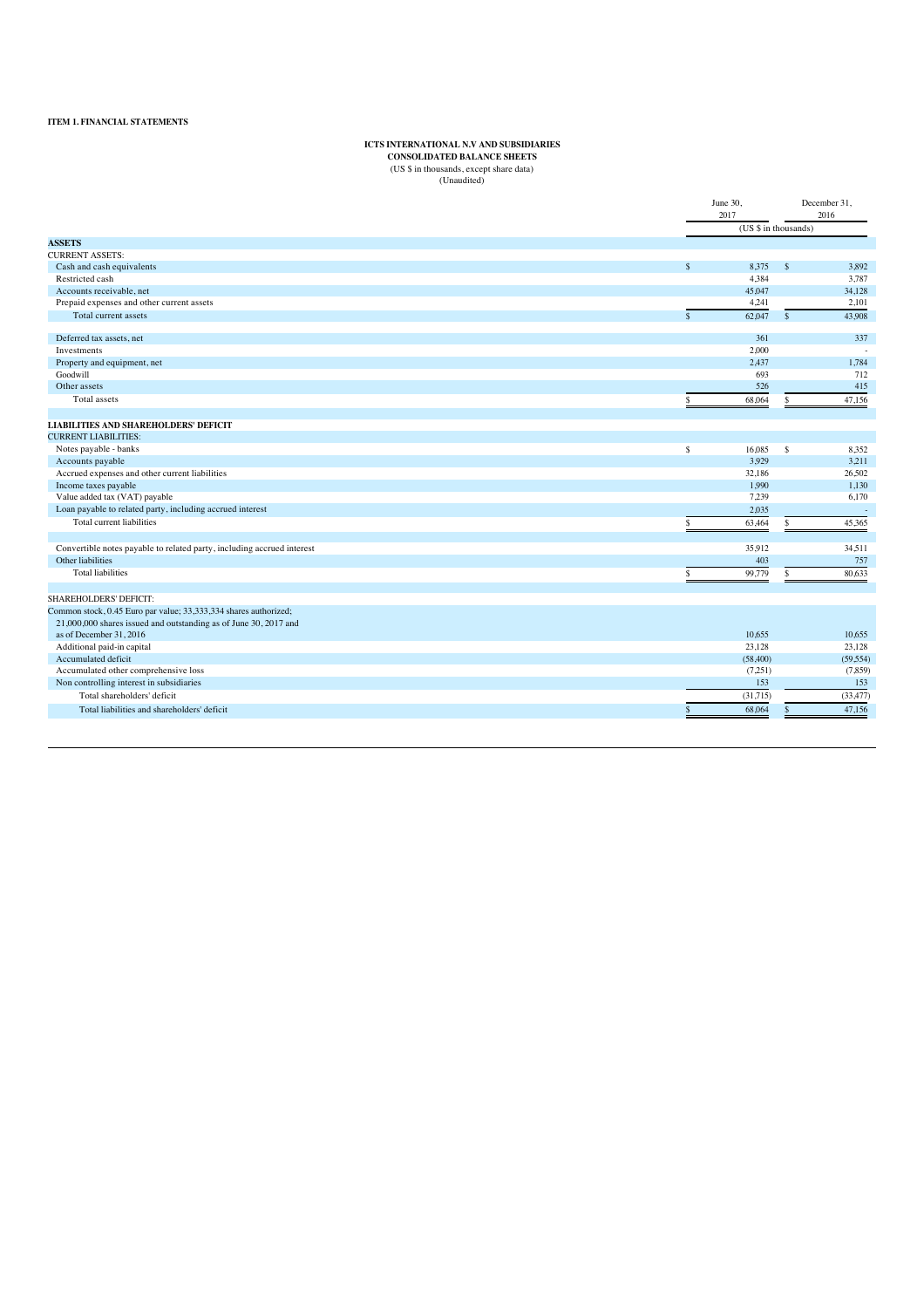# **CONSOLIDATED STATEMENTS OF OPERATIONS AND COMPREHENSIVE LOSS** (US \$ in thousands, except share and per share data (Unaudited)

|                                               |                    | Six months ended |                    | Six months ended |  |
|-----------------------------------------------|--------------------|------------------|--------------------|------------------|--|
|                                               | June 30, 2017      |                  |                    | June 30, 2016    |  |
|                                               |                    |                  |                    |                  |  |
| Revenue                                       | $\mathbf{\hat{s}}$ | 134,950          | $\mathbf{\hat{s}}$ | 123.932          |  |
| Cost of revenue                               |                    | 116,105          |                    | 109,978          |  |
| <b>GROSS PROFIT</b>                           |                    | 18,845           |                    | 13,954           |  |
| Operating expenses:                           |                    |                  |                    |                  |  |
| Research and development                      |                    | 1,422            |                    | 1,159            |  |
| Selling, general and administrative           |                    | 11,819           |                    | 11,260           |  |
| Total operating expenses                      |                    | 13,241           |                    | 12,419           |  |
| <b>OPERATING PROFIT</b>                       |                    | 5,604            |                    | 1,535            |  |
| Other expense, net                            |                    | (3,506)          |                    | (4,540)          |  |
| PROFIT (LOSS) BEFORE INCOME TAX EXPENSE       |                    | 2,098            |                    | (3,005)          |  |
| Income tax expense                            |                    | (944)            |                    | (306)            |  |
| NET PROFIT (LOSS)                             | \$.                | 1,154            | S                  | (3,311)          |  |
| PROFIT (LOSS) PER SHARE - BASIC AND DILUTED   |                    |                  |                    |                  |  |
| Net profit (loss)                             |                    | 0.05             |                    | (0.30)           |  |
|                                               |                    |                  |                    |                  |  |
| Weighted average number of shares outstanding |                    | 21,000,000       |                    | 10,961,698       |  |
| <b>COMPREHENSIVE PROFIT (LOSS)</b>            |                    |                  |                    |                  |  |
| Net profit (loss)                             | \$                 | 1,154            | \$                 | (3,311)          |  |
| <b>Translation adjustment</b>                 |                    | 608              |                    | 158              |  |
| Comprehensive profit (loss)                   | \$                 | 1,762            | \$.                | (3,153)          |  |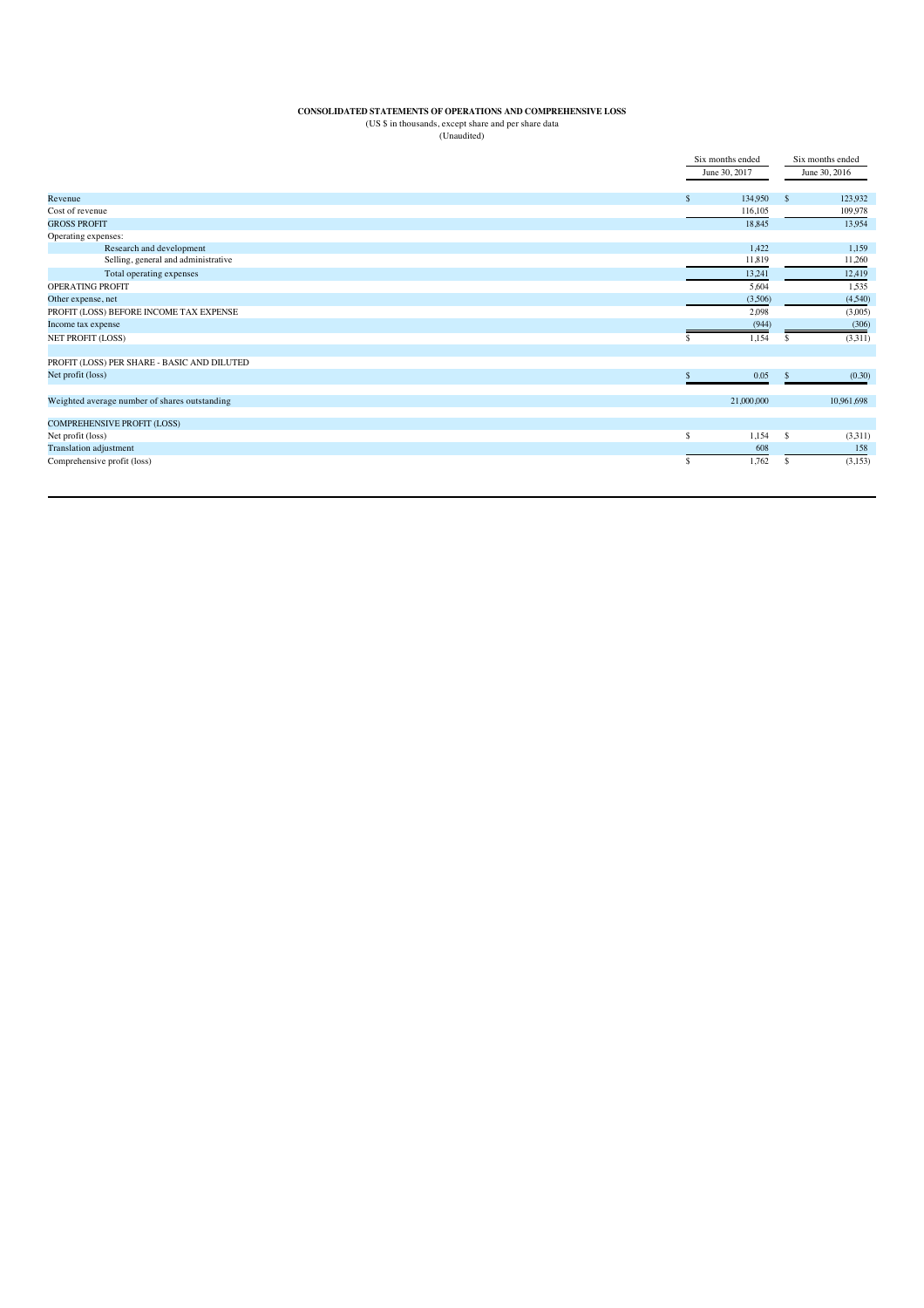# **ICTS INTERNATIONAL N.V AND SUBSIDIARIES**<br> **CONSOLIDATED STATEMENTS OF SHAREHOLDERS' DEFICIT**<br>
(US \$ in thousands, except share and per share data)<br>
(Unaudited)

|                                             |              |               |                          |               | Additional |              |               |            | Accumulated<br>Other | Non          |      | Total         |
|---------------------------------------------|--------------|---------------|--------------------------|---------------|------------|--------------|---------------|------------|----------------------|--------------|------|---------------|
|                                             | Common Stock |               |                          |               | Paid-In    |              | Accumulated   |            | Comprehensive        | Contriolling |      | Shareholders' |
|                                             | Shares       |               | Amount                   |               | Capital    |              | Deficit       |            | Loss                 | Interest     |      | Deficit       |
|                                             |              |               |                          |               |            |              |               |            |                      |              |      |               |
| <b>BALANCE AT DECEMBER 31,</b><br>2015      | 10,961,698   | $\mathbf{s}$  | 5,928                    | <sup>\$</sup> | 21,267     | $\mathbf{s}$ | (61,896)      | $^{\circ}$ | $(7,507)$ \$         | $\sim$       | -8   | (42,208)      |
| Net loss                                    | ٠            |               | $\overline{\phantom{a}}$ |               |            |              | (3,311)       |            |                      |              |      | (3,311)       |
| Translation adjustment                      |              |               |                          |               |            |              |               |            | 158                  |              |      | 158           |
| <b>BALANCE AT JUNE 30, 2016</b>             | 10,961,698   | Ŝ.            | 5,928                    | $\mathsf{\$}$ | 21,267     | Ŝ.           | (65,207)      | -S         | $(7,349)$ \$         |              |      | (45,361)      |
| Issuance of common stock                    | 10,038,302   |               | 4,727                    |               | 1,861      |              |               |            |                      |              |      | 6,588         |
| Non controlling interest in                 |              |               |                          |               |            |              |               |            |                      |              |      |               |
| subsidiaries                                |              |               |                          |               |            |              |               |            |                      | 153          |      | 153           |
| Net Income                                  | ٠            |               | ٠                        |               | ٠          |              | 5,653         |            | $\sim$               |              |      | 5,653         |
| Translation adjustment                      |              |               |                          |               |            |              |               |            | (510)                |              |      | (510)         |
| <b>BALANCE AT DECEMBER 31,</b>              |              |               |                          |               |            |              |               |            |                      |              |      |               |
| 2016                                        | 21,000,000   | <sup>\$</sup> | 10,655                   | $\mathcal{S}$ | 23,128     | -S           | $(59,554)$ \$ |            | $(7,859)$ \$         | 153          | - \$ | (33, 477)     |
| Non controlling interest in<br>subsidiaries | ٠            |               |                          |               |            |              |               |            |                      |              |      |               |
| Net income                                  |              |               |                          |               |            |              | 1,154         |            |                      |              |      | 1,154         |
| Translation adjustment                      |              |               |                          |               |            |              |               |            | 608                  |              |      | 608           |
| <b>BALANCE AT JUNE 30, 2017</b>             | 21,000,000   | S             | 10,655                   | Ŝ.            | 23,128     | \$.          | (58,400)      | -S         | (7,251)              | \$<br>153    |      | (31,715)      |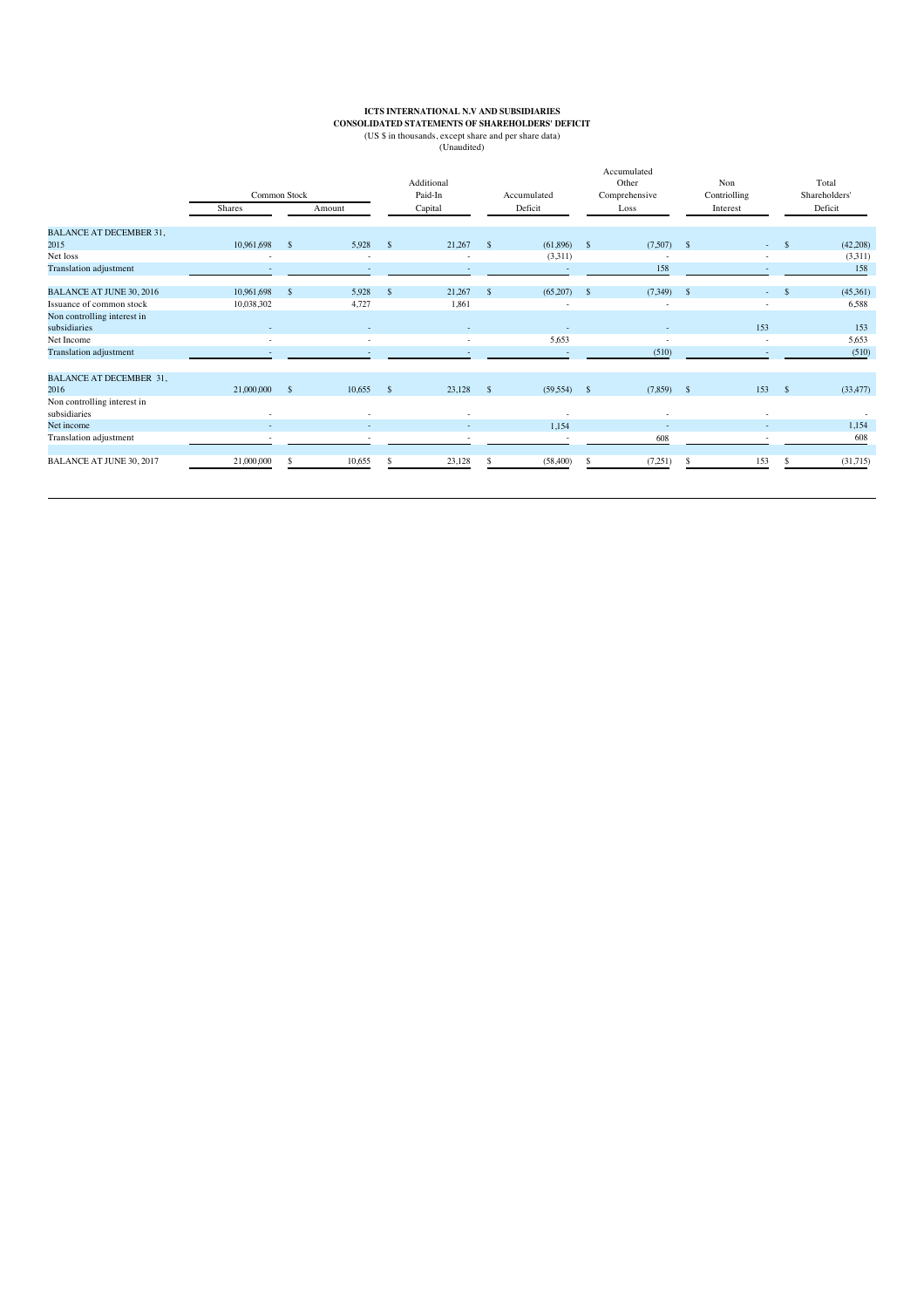# **NOTE 1 - BASIS OF PRESENTATION**

#### *General*

The accompanying condensed unaudited consolidated financial statements for the six months ended June 30, 2017 have been prepared by the Company, in accordance with accounting principles generally accepted in the United States of America ("US GAAP") for financial information. These financial statements reflect all adjustments, consisting of normal recurring adjustments and accruals, which are, in the opinion of management, necessary for a fair presentation of the financial position of the Company as of June 30, 2017 and the results of operations for the six months then ended. Accordingly, certain information and footnote disclosures normally included in annual financial statements prepared in accordance with US GAAP have been condensed or omitted. The results of operations presented are not necessarily indicative of the results to be expected for future quarters or for the year ending December 31, 2017.

The following discussion and analysis should be read in conjunction with the financial statements, related notes and other information included in this report and with the Risk Factors included in Part 1 Item 3 in our Annu Report on Form 20-F for the year ended December 31, 2016, filed with the SEC.

This Report contains statements that may constitute "forward-looking statements". Generally, forward-looking statements include words or phrases such as "anticipates," "believes," "estimates," "expects," "intends,"<br>"plans, .<br>"projects," "could," "may," "might," "should," "will", the negative of such terms, and words and phrases of similar import. Such statements are based on management's current expectations and are subject to a number of risks and uncertainties. These risks and uncertainties could cause our actual results to differ materially from those described in the forward-looking statements. Any forward-looking statement represents our<br>expe correct or update any forward-looking statement, whether as a result of new information, future events or otherwise, even if our expectations or forecasts change.

# **NOTE 2 - ORGANIZATION**

#### *Description of Business*

ICTS International N.V. ("ICTS") was established by the Department of Justice in Amstelveen, Netherlands on October 9, 1992. ICTS and subsidiaries (collectively referred to as, the "Company") operate in three reportable segments: (a) Corporate (b) Airport security and other aviation services and (c) Technology. The corporate segment does not generate revenue and contains primarily non-operational expense

The airport security and other aviation services segment provide security and other services to airlines and airport authorities, predominantly in Europe and the United States of America.

The technology segment is predominantly involved in the development and sale of identity security software to customers, predominantly in Europe and the Unites States of America.

#### *Financial Condition*

As of June 30, 2017 and December 31, 2016, the Company has a negative working capital of \$1,417 and \$1,457, respectively. During the periods ended June 30, 2017 and 2016, the Company incurred net profit (loss) of \$1,154 and \$(3,311) respectively.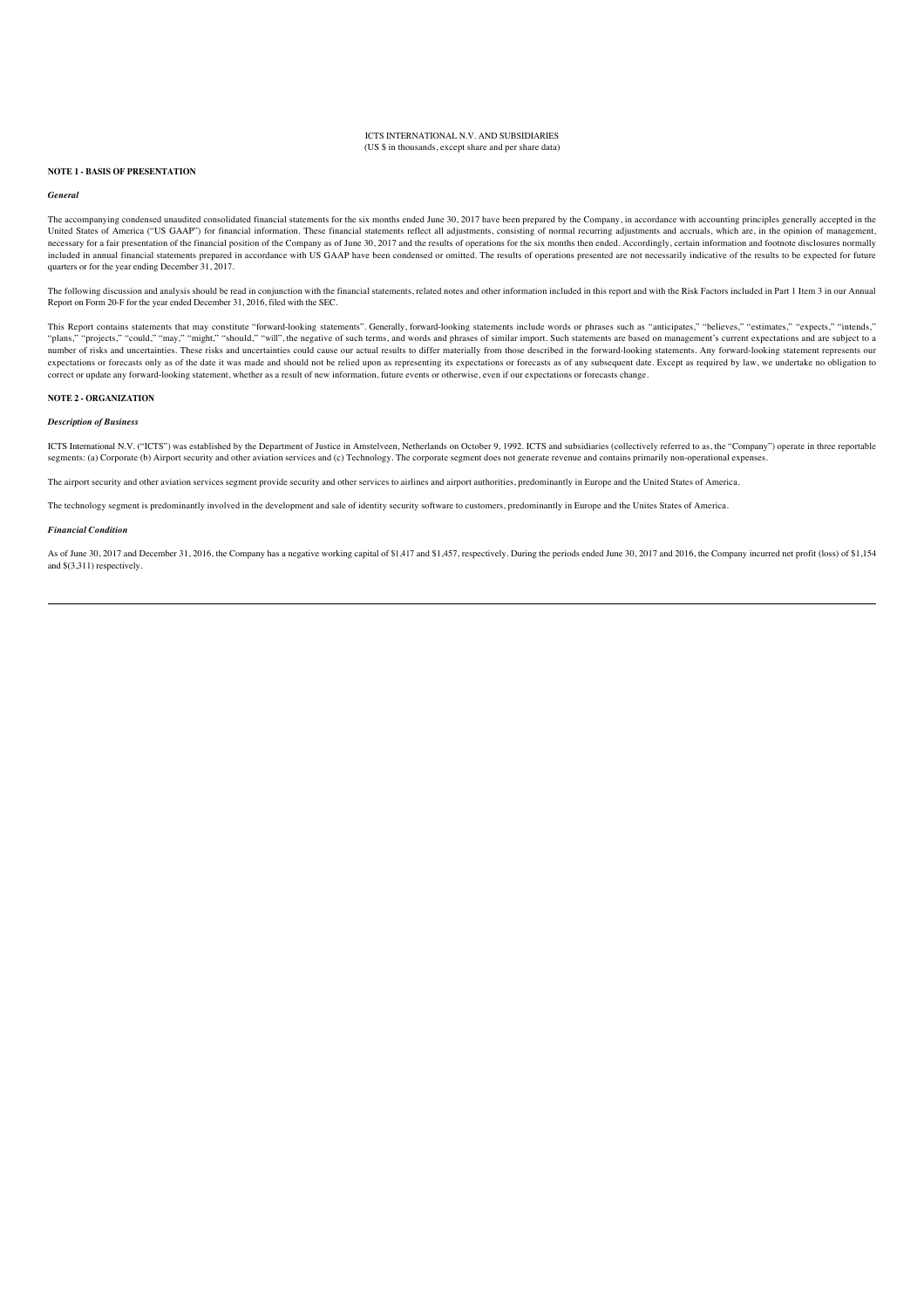## **NOTE 2 – ORGANIZATION (CONTINUED)**

Management believes that the Company's operating cash flows and third party financing activities will provide it with sufficient funds to meet its obligations and execute its business plan for the next twelve months. However, there are no assurances that management's plans to generate sufficient cash flows from operations and obtain additional financing from third parties will be successful.

The accompanying consolidated financial statements do not include any adjustments relating to the recoverability and classification of asset carrying amounts or the amount and classification of liabilities that might result should the Company be unable to continue as a going concern.

#### **NOTE 3 - INVESTMENTS**

The Company follows Topic 820, "Fair Value Measurement", of FASB ASC. Topic 820 defines fair value, establishes a framework for measuring fair value and expands disclosures about fair value measurements. Topic 820 defines fair value as the price that would be received to sell an asset or paid to transfer a liability in an orderly transaction between market participants at the measurement date. The fair value should be based on assumptions that market participants would use.

In determining the fair value, the Company assesses the inputs used to measure fair value using a three-tier hierarchy, as follows:

Level 1 - Inputs to the valuation methodology are unadjusted quoted prices for identical assets or liabilities in active markets that the Companies have the ability to access at the measurement date.

Level 2 - Inputs to the valuation methodology include:

- Quoted prices for similar assets or liabilities in active markets;
- Quoted prices for identical or similar assets or liabilities in inactive markets;
- Inputs other than quoted prices that are observable for the asset or liability;
- Inputs that are derived principally from or corroborated by observable market data by correlation or other means.

If the asset or liability has a specified (contractual) term, the Level 2 input must be observable for substantially the full term of the asset or liability.

Level 3 - Inputs to the valuation methodology are unobservable and significant to the fair value measurement.

As of June 30, 2017 the Company owns 3.8 percent ownership interest in an entity which was originally valued at approximately \$258 using Level 1 inputs; however, the Company has determined that value of the investment is impaired.

In March 2017 the Company invested an amount of \$2,000 for 7% of White Line B.V., a limited company incorporated in the Netherlands. Because White Line B.V. is a private, closely-held company, there is no active market for this investment. Therefore, the Company believes that its cost is the best indicator of its fair value. Because of management's belief that the cost of the investment is the best indicator of its fair value, the invest classified as level 3 as described above. In October 2017, the Company invested an additional amount of \$1,500 for additional 5% of the company.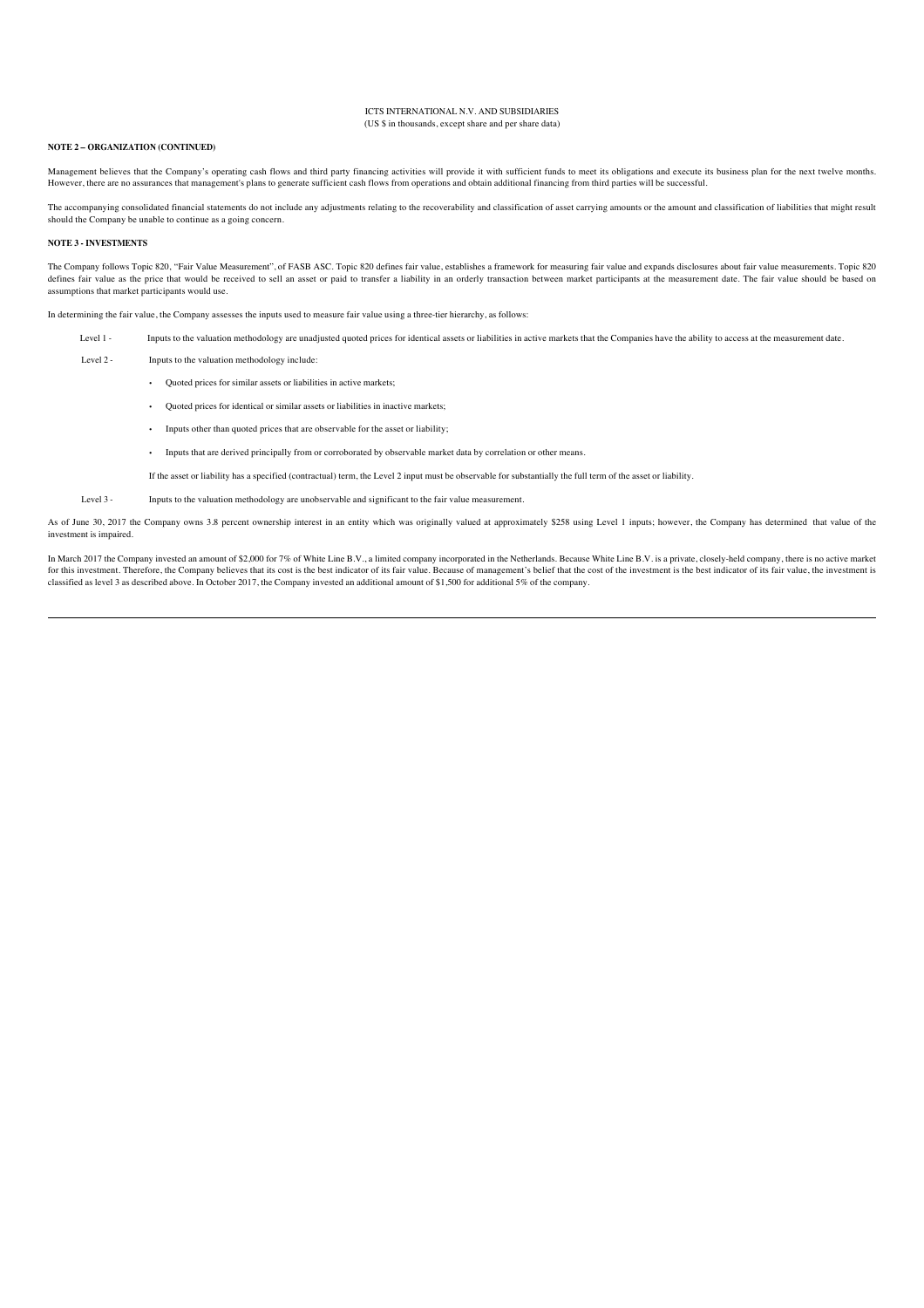## **NOTE 3 – INVESTMENTS (CONTINUED)**

Should the value of this investment decrease, a company related to the main shareholder has guaranteed to repurchase this investment at a minimum amount of \$3,500. The guaranty is effective after three years of the date of purchase and terminates after five years.

The Company accounts for investments in the equity securities of companies which represent an ownership interest of 20% to 50% and the ability to exercise significant influence, provided that ability does not represent<br>con investment is zero.

#### **NOTE 4 – NOTES PAYABLE – BANKS**

# **United States**

The Company was a party to a credit facility with a commercial lender, which provided it with up to \$6,500 in borrowings subject to a borrowing base limitation. The borrowing base limitation was equivalent to: (i) 85% of eligible accounts receivable, as defined, plus (ii) 75% of eligible unbilled receivables, as defined, plus (iii) 95% of a \$1,000 standby letter of credit that was provided to the lender by an entity related to the Company' shareholder.

On July 2016, the Company amended the credit facility to increase the maximum borrowing capacity to \$8,500. The amendment also revised the existing fixed charge coverage ratio financial covenant. The credit facility<br>expire

On December 2017, the commercial lender agreed to reduce the \$1,000 standby letter of credit that was provided to the lender by an entity related to the Company's main shareholder to \$700.

Borrowings made under the credit facility bear interest, which is payable monthly, at LIBOR (subject to a floor of 1.375%) plus 4.25% per annum (5.625% as of June 30, 2017).

The company evaluated the terms of the amendments and concluded that they do not constitute substantive modification.

As of June 30, 2017 and December 31, 2016, the Company had approximately \$6,217 and \$6,301 respectively, outstanding under line of credit arrangements. As of June 30, 2017 and December 31, 2016, the Company had \$531, and \$833, respectively, in unused borrowing capacity under the line of credit facility.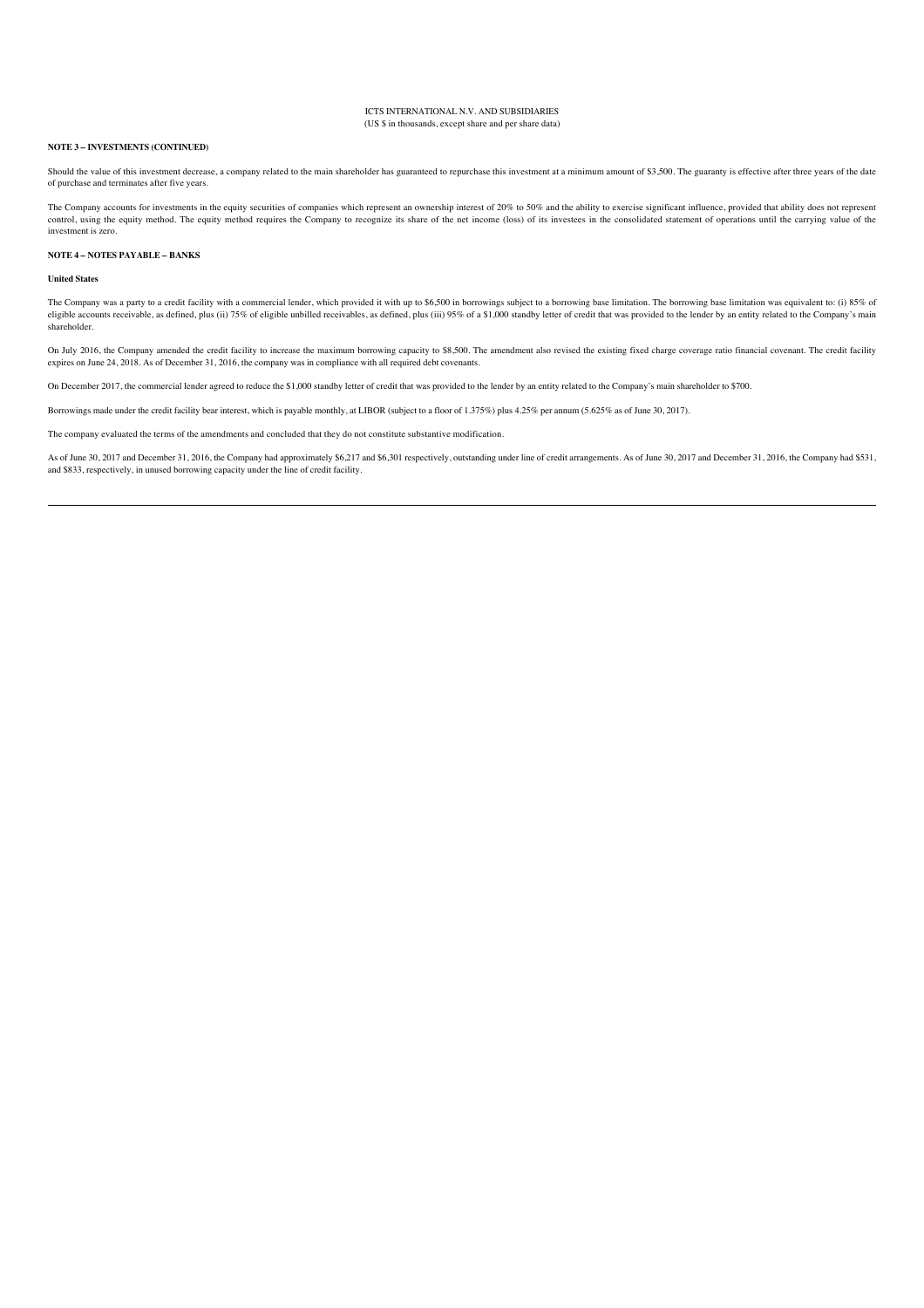# **NOTE 4 – NOTES PAYABLE – BANKS (CONTINUED)**

#### **Europe**

In January 2016, the Company replaced it's line of credit arrangement with the same commercial bank, to provide it with up to €10,000 (\$11,398 as of June 30, 2017) in borrowings until further notice. Borrowings under the l of credit bear interest at one month EURIBOR plus 3.75% with a minimum of 3.5% per annum (3.5% as of June 30, 2017).

In December 2016, the Company and the same commercial bank agreed under the same terms and conditions to raise the existing line of credit to €12,000 (\$13,676 as of June 30, 2017).

The Company is also subject to an unused line fee of 0.75% per annum, which is payable quarterly. The line of credit is secured by accounts receivable of five of the Company's European subsidiaries and tangible fixed<br>asse under the line of credit arrangement.

In addition to the line of credit arrangement, a guarantee facility of €,500 (\$2,850 as of June 30, 2017) is provided to the Company by the same commercial bank. As of June 30, 2017 the Company had €,448 (\$2,790 as of<br>Jun

The Company evaluated the terms of the amendments and concluded that they do not constitute a substantive modification.

# **NOTE 5 - ACCRUED EXPENSES AND OTHER CURRENT LIABILITIES**

Accrued expenses and other current liabilities are as follows:

|                                                      | June 30, |  | December 31,             |
|------------------------------------------------------|----------|--|--------------------------|
|                                                      | 2017     |  | 2016                     |
| Accrued payroll and related costs                    | 15,961   |  | 14,328                   |
| Accrued vacation                                     | 5,741    |  | 3,415                    |
| Accrual for minimum wage increase                    | 3,510    |  | 3,581                    |
| Short term loan                                      | 1,140    |  | $\overline{\phantom{a}}$ |
| Cash overdraft                                       | 909      |  | 1,109                    |
| Labor union contribution                             | 972      |  | 1,564                    |
| Other                                                | 3,953    |  | 2,505                    |
| Total accrued expenses and other current liabilities | 32,186   |  | 26,502                   |

The cash overdraft balance above represents outstanding checks as of June 30, 2017 and December 31, 2016.

# **NOTE 6 – LOAN PAYABLE TO RELATED PARTY**

In March 2017, the Company entered into a loan agreement with an entity related to a shareholder, to provide it with \$2,000 loan through March 2018. The loan bears interest of 7% per year. In December 2017, the Company repaid \$700 of the loan.

#### **NOTE 7 – CONVERTIBLE NOTES PAYABLE TO A RELATED PARTIES**

In May 2014, the Company entered into a new arrangement with an entity related to its main shareholder, which replaced all previous arrangements between the parties, to provide it with up to \$37,000 in revolving loans through December 2016. The term of the arrangement can be automatically extended for four additional six-month periods at the option of the holder.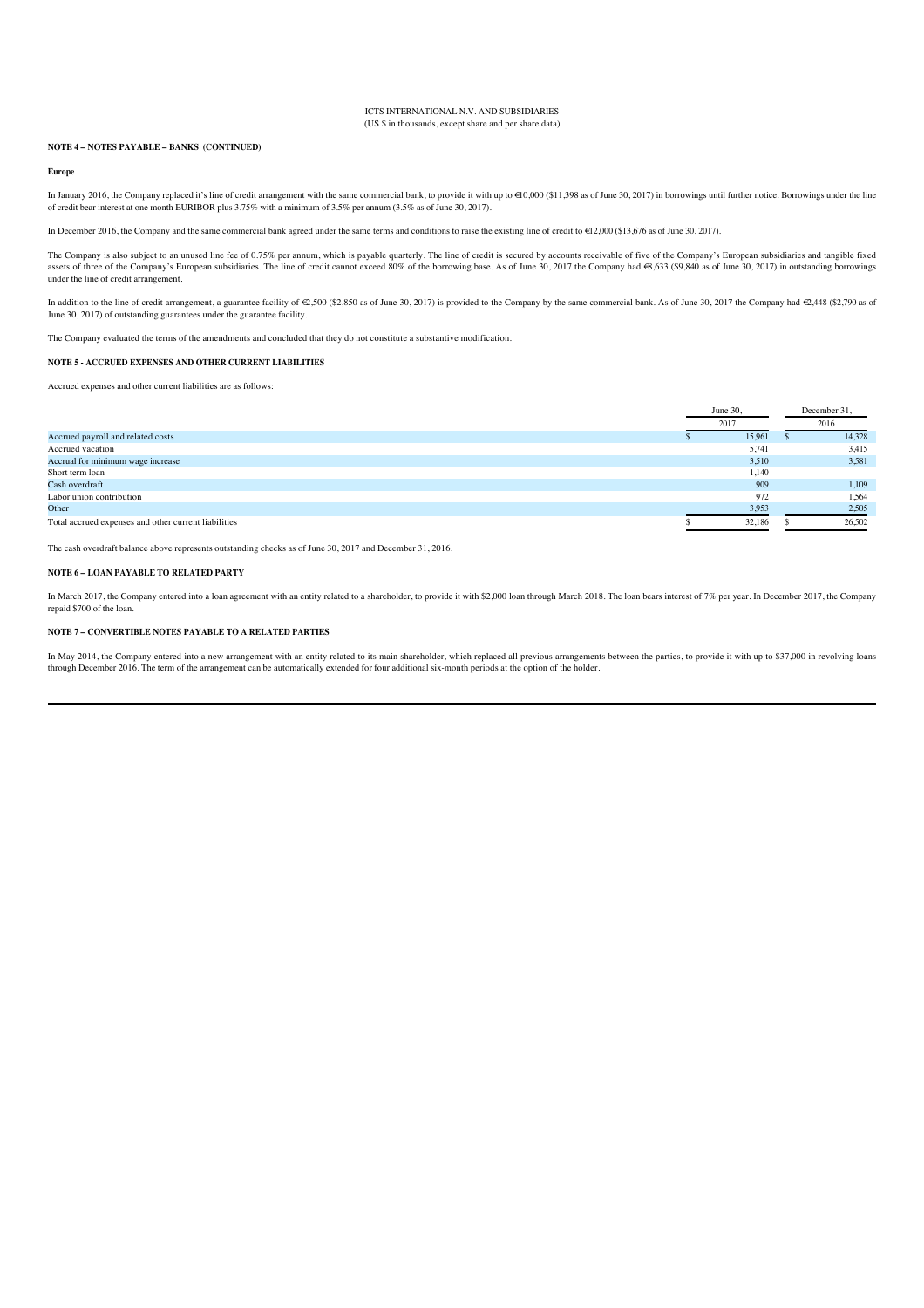### **NOTE 7 – CONVERTIBLE NOTES PAYABLE TO A RELATED PARTIES (CONTINUED)**

All outstanding borrowings from previous arrangements were applied to the borrowing capacity of the new arrangement. Loans received under the arrangement bear interest, which is compounded semi-annually and payable at maturity, at the interest rate charged by the Company's European commercial bank (LIBOR plus 6% for U.S. dollar-denominated loans and the base rate plus 2% for Euro-denominated loans). The arrangement is .<br>secured by a 26% interest in one of the Company's European subsidiaries. In connection with the arrangement, the holder was granted an option to convert outstanding notes payable (including accrued interest) under the arrangement into the Company's common stock at a price of \$1.50 per share. The Company determined that the new arrangement did not represent a substantive modification and, therefore, it was not necessary to evaluate<br>wheth

In October 2015, the Supervisory Board of Directors approved to reduce the convertible price of the unpaid interest from \$1.50 per share to \$0.75 per share. In addition, the loan period was extended until January 1, 2018. terms of the arrangement can be automatically extended for four additional six months periods at the option of the holder. The Company determined that the new arrangement did not represent a substantive modification<br>and th

In September 2016, the Supervisory Board of Directors approved an increase in the interest rate of the loan from the entity related to the main shareholder, by one percent, retroactively for the whole period of the loan. The Company determined that the new arrangement did not represent a substantive modification and therefore it was not necessary to evaluate whether the conversion feature qualifies as a freestanding derivative instrument or contained any intrinsic value, which would be considered beneficial.

In December 2016, the entity related to the main shareholder converted \$5,429 accrued interest into 7,238,302 shares at a price of \$0.75 per share.

In December 2017 the loan period was extended until January 1, 2019.

At June 30, 2017 and December 31, 2016, convertible notes payable to a related party consist of \$24,806 and \$25,078, respectively, in principal and \$11,106 and \$29,33, respectively, in accrued interest. Interest expense re to these notes is \$840, and \$3,351 for the periods ended June 30, 2017 and 2016, respectively .

#### **NOTE 8 – SEGMENT AND GEOGRAPHICAL INFORMATION**

The Company operates in three reportable segments: (a) Corporate (b) Airport security and other aviation services and (c) Technology. The corporate segment does not generate revenue and contains primarily nonoperational expenses.

The airport security and other aviation services segment provide security and other services to airlines and airport authorities, predominantly in Europe and the United States of America. The technology segment is predominantly involved in the development and sale of identity security software to customers, predominantly in Europe and the United States of America. All inter-segment transactions are eliminated in consolidation.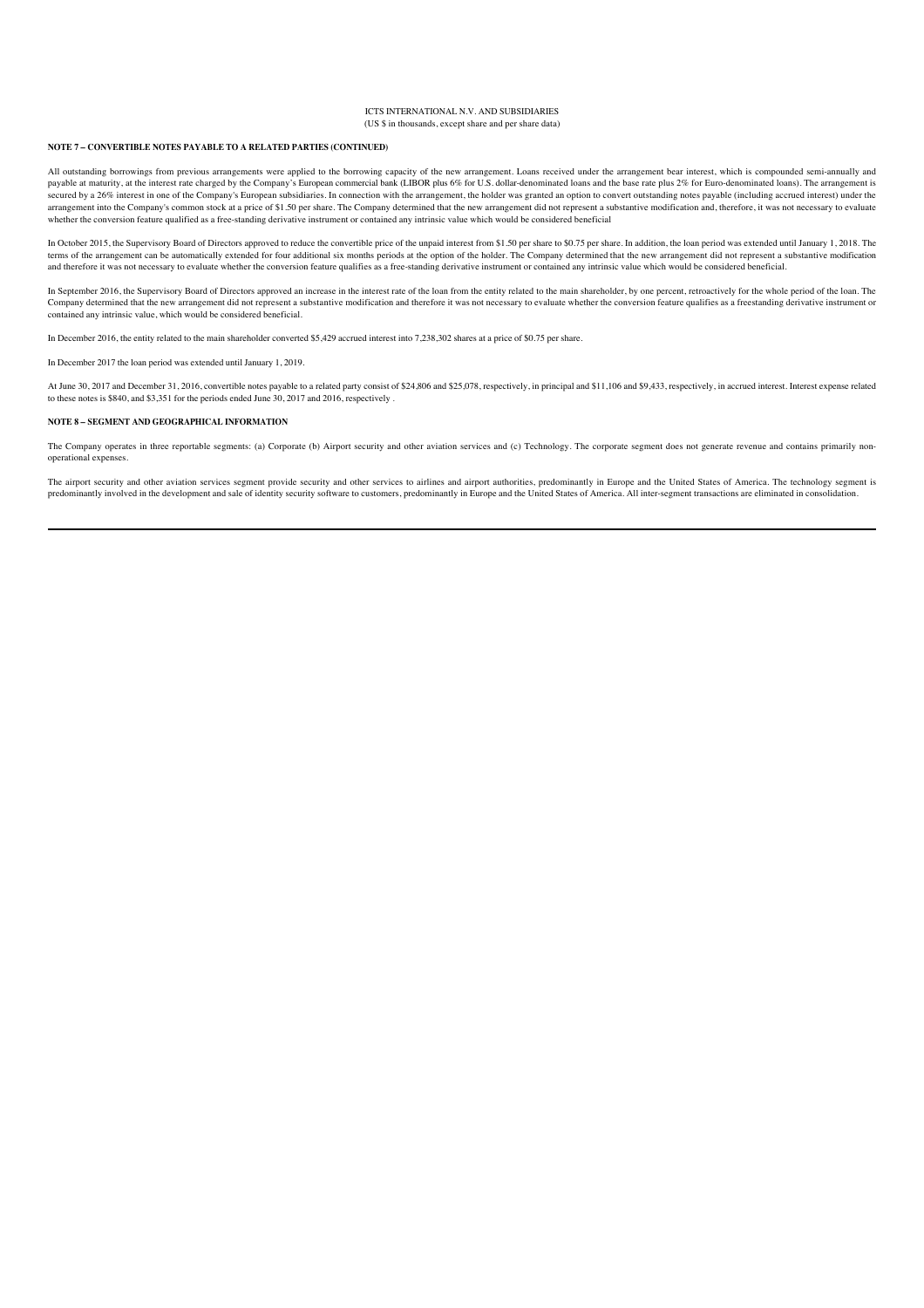# **NOTE 8 – SEGMENT AND GEOGRAPHICAL INFORMATION (CONTINUED)**

The chief operating decision maker reviews the operating results of these reportable segments. The performance of the reportable segments is based primarily on profit (loss) from operations. Amounts in the table below<br>repr

|                                 |           | Aviation |            |         |
|---------------------------------|-----------|----------|------------|---------|
|                                 | Corporate | Services | Technology | Total   |
| Six months ended June 30, 2017: |           |          |            |         |
| Revenue                         | $\sim$    | 133,227  | 1,723      | 134,950 |
| Depreciation and amortization   | 22        | 466      | 17         | 505     |
| Net profit (loss)               | (4, 474)  | 6,878    | (1,250)    | 1,154   |
| Total assets                    | 3,381     | 63,593   | 1,090      | 68,064  |
|                                 |           |          |            |         |
| Six months ended June 30, 2016: |           |          |            |         |
| Revenue                         | $\sim$    | 122,469  | 1,463      | 123,932 |
| Depreciation and amortization   |           | 410      | 20         | 433     |
| Net profit (loss)               | (5,313)   | 3,124    | (1,122)    | (3,311) |
| Total assets                    | 523       | 57,527   | 727        | 58,777  |

The following table sets forth, for the periods indicated, revenue generated by country:

|                                 |      | Six months ended June 30, |  |         |  |
|---------------------------------|------|---------------------------|--|---------|--|
|                                 | 2017 |                           |  | 2016    |  |
| Netherlands                     |      | 45,776                    |  | 42,522  |  |
| Germany                         |      | 58,197                    |  | 53,326  |  |
| <b>United States of America</b> |      | 25,189                    |  | 22,585  |  |
| Other                           |      | 5.788                     |  | 5.499   |  |
| Total                           |      | 134,950                   |  | 123,932 |  |

The following table sets forth, for the periods indicated, property and equipment, net of accumulated depreciation and amortization by country:

|                                 | June 30 |  |       |  |
|---------------------------------|---------|--|-------|--|
|                                 | 2017    |  | 2016  |  |
| Netherlands                     | 1,038   |  | 751   |  |
| Germany                         | 359     |  | 415   |  |
| <b>United States of America</b> | 549     |  | 337   |  |
| Other                           | 491     |  | 276   |  |
| Total                           | 2,437   |  | 1.779 |  |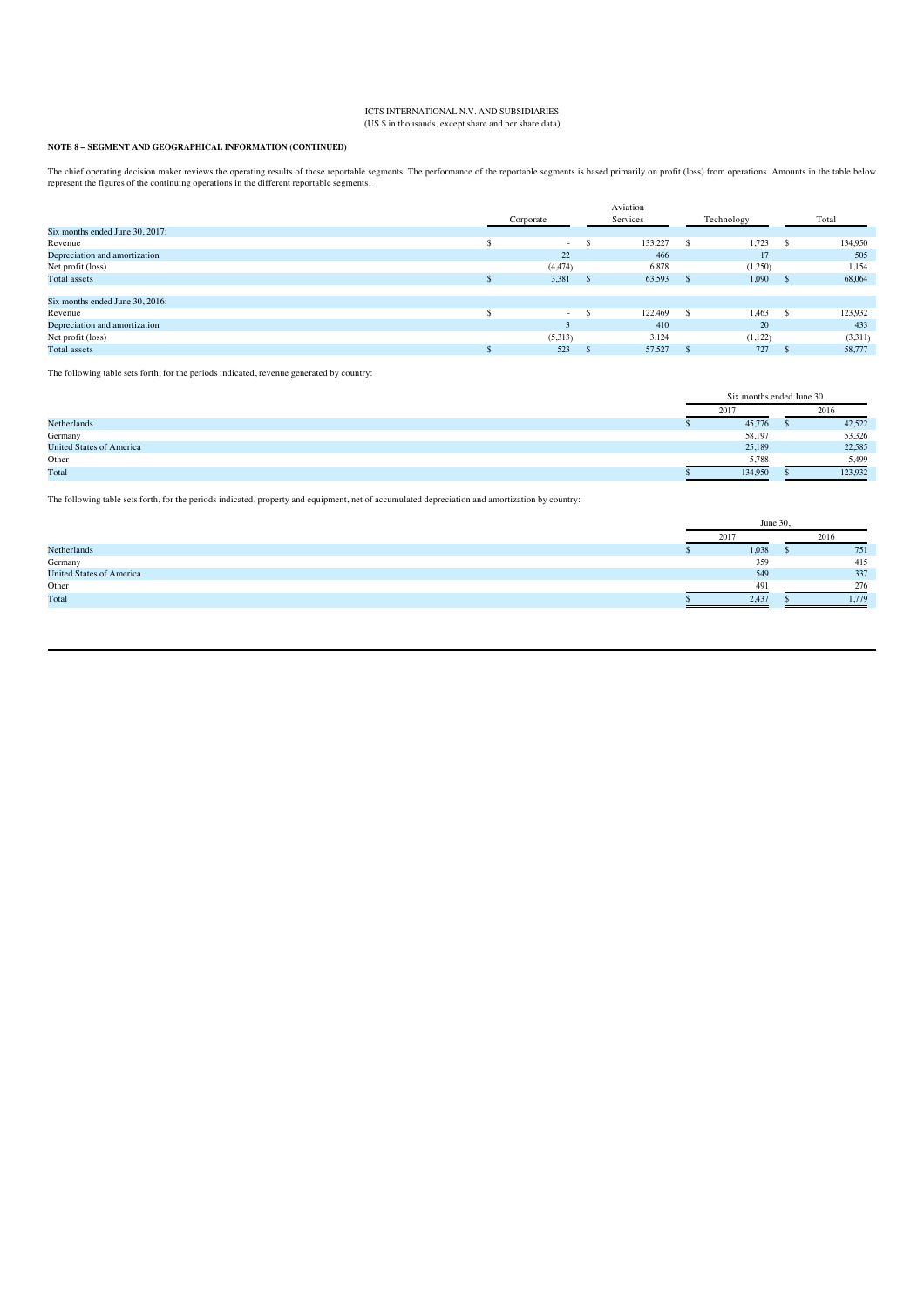# **ITEM 2. MANAGEMENT'S DISCUSSION AND ANALYSIS OF FINANCIAL CONDITION AND RESULTS OF OPERATIONS**

# **OVERVIEW**

The following discussion and analysis should be read in conjunction with the financial statements, related notes and other information included in this report and with the Risk Factors included in Part 1 Item 3 in our Annual Report on Form 20-F for the year ended December 31, 2016, filed with the SEC.

|                                              | Period ended June 30, |           |
|----------------------------------------------|-----------------------|-----------|
|                                              | 2017                  | 2016      |
| Revenue                                      | 100.0%                | 100.0%    |
| Cost of Revenue                              | 86.0%                 | 88.7%     |
| Gross profit                                 | 14.0%                 | 11.3%     |
| Research and development expenses            | 1.1%                  | $0.9\%$   |
| Selling, general and administrative expenses | 8.8%                  | $9.1\%$   |
| Operating profit                             | 4.1%                  | 1.3%      |
| Other expense, net                           | $(2.6)\%$             | (3.7)%    |
| Profit (Loss) before income tax expense      | 1.5%                  | $(2.4)\%$ |
| Income tax expense                           | (0.7)%                | $(0.2)\%$ |
| Net profit (loss)                            | 0.8%                  | (2.6)%    |

#### **Revenue**

Revenue for the period ended June 30, 2017 was \$134,950 compared to \$123,932 in the first six months of 2016. Revenue from the European Aviation Security activities increased by \$8,155 in the first six months of 2017, mainly because of increase of operations in Germany and The Netherlands.

Revenues from other Aviation Services provided in the United States of America ("U.S.") increased by \$2,603 compared to the six months period ended June 30, 2016 mainly due to new contracts and rates increase.

Revenues from the Technology segment increased by \$260 compared to the six months period ended June 2016 due to new contracts and new operations.

# **Cost of revenue**

Cost of revenue for the period ended June 30, 2017 was \$116,105 (86.0% as percentage of revenue) compared to \$109,978 (88.7% as percentage of revenue) for the first six months of 2016. Cost of revenue as percentage of<br>reve customers.

### **Research and Development ("R&D")**

R&D expenses for the period ended June 30, 2017 and 2016 were \$1,422 (1.1% as percentage of revenue) compared to \$1,159 (0.9% as percentage of revenue) for the first six months of 2016. Increase of R&D costs relates mostly to increase of manpower and salary costs.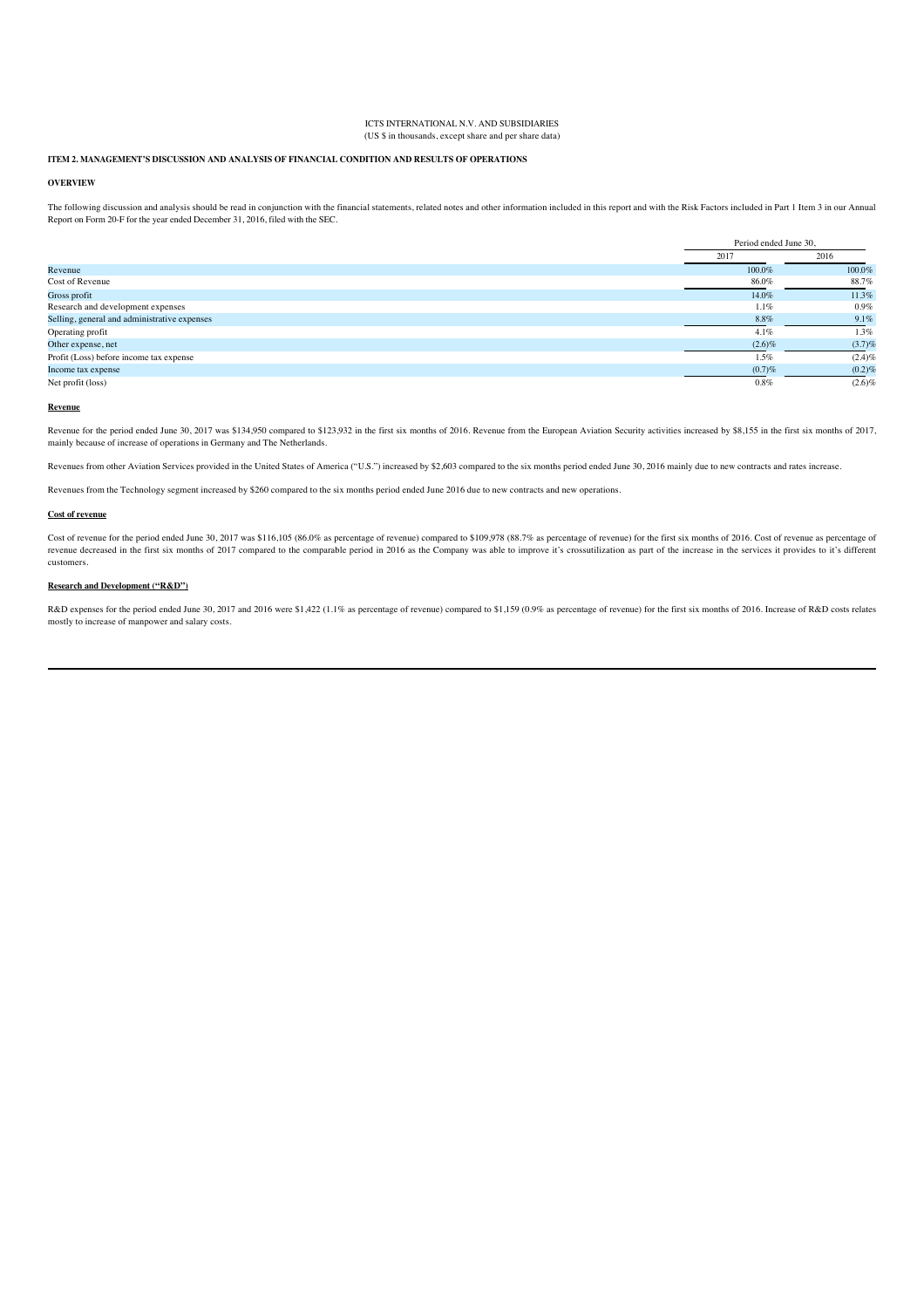# **Selling, general and administrative expenses ("SG&A")**

SG&A expenses were \$11,819 for the period ended June 30, 2017 (8.8% as percentage of revenue) compared to \$11,260 (9.1% as percentage of revenue) for the first six months of 2016. Increase of SG&A expenses is mostly a result of the increase in the revenues and operations of the group.

### **Other expense, net**

Other expense net include mainly interest to banks, related party and other institutions, exchange rate income (expense) and bank charges. Other expense, net, was \$3,506 (2.6% as percentage of revenue) for the first six months of 2017 compared to \$4,540 (3.7% as percentage of revenue) for the comparable period ending June 30, 2016.

Interest expenses to related party totaled \$840 in the first six months of 2017 compared to \$3,351 in the comparable period of 2016. Decrease in interest expenses to related party reflects a one time increase in 2016 of th Company's interest rate to a related party by one percent, retroactively, from the first day of the loan. The interest expense to related party regarding previous years totaled to \$1,864. In addition as in December 2016, p the accrued interest of the loan to related party was converted into shares, interest expenses decreased accordingly. As substantial part of the loan was taken in Euro, the interest expense is being affected also by the changes in the exchange rate between the U.S. Dollar and the Euro.

Exchange rate expense during the first six months of 2017 totaled \$2,239 compared to \$663 at the comparable period in 2016. The main currency that is being revaluated in the Company is the Euro, which is being translated to U.S. Dollars.

Other interest expenses and bank charges totaled \$427 in the first six months of 2017 compared to \$526 in the comparable period of 2016.

#### **Income tax expense**

Income tax expense for the period ended June 30, 2017 was \$944 (0.7% as percentage of revenue) compared to expense of \$306 (0.2% as percentage of revenue) in the comparable period of 2016. Increase of tax expenses relates to accruals for income taxes, mostly in one country in Europe, on which we realized all losses from previous years for tax purposes in that country.

#### **Net Loss**

As result of the above, ICTS' net profit (loss) amounted \$1,154 for the first six months of 2017, compared to net loss of (\$3,311) for the comparable period of 2016.